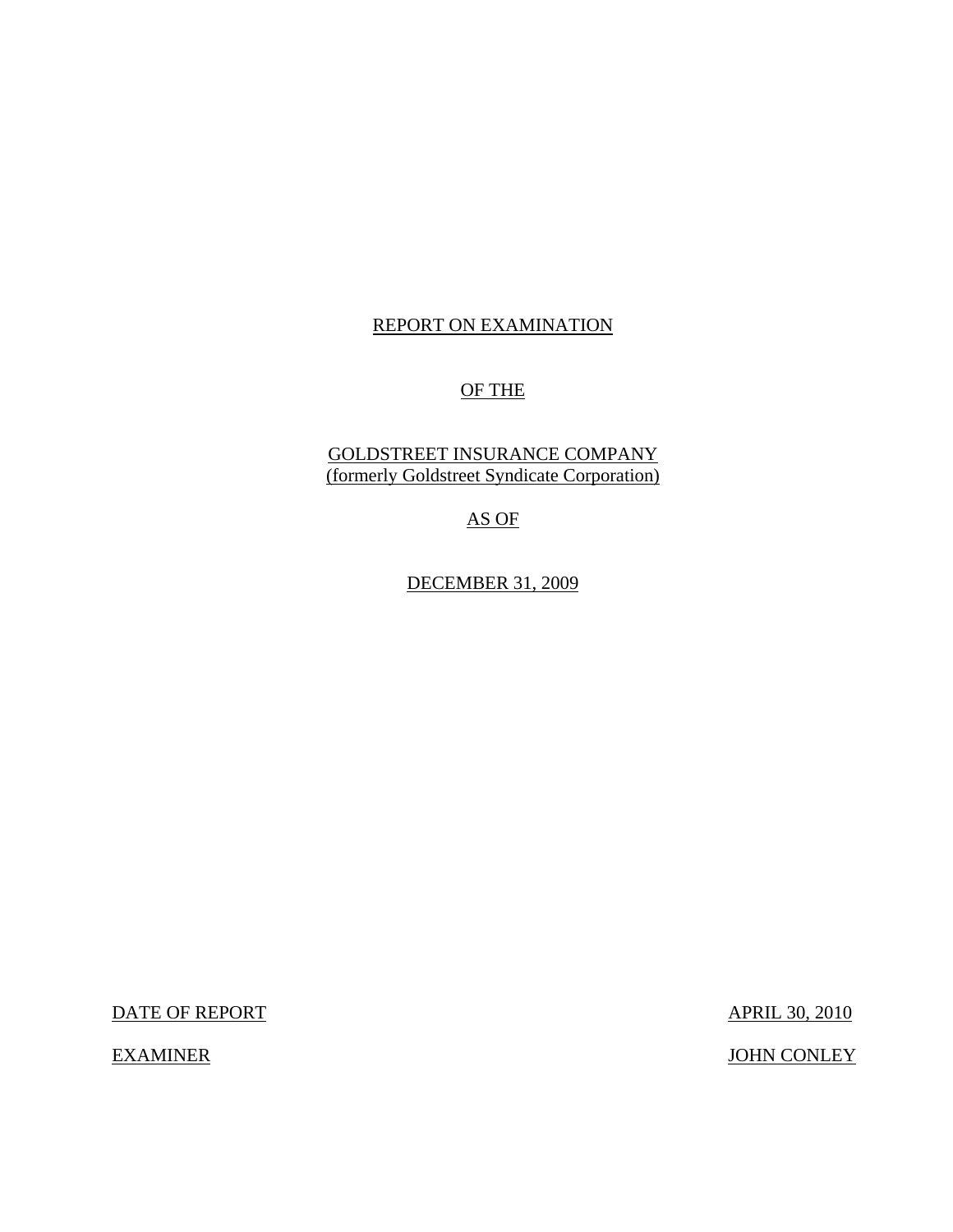# TABLE OF CONTENTS

#### ITEM NO. PAGE NO.

| 1  | Scope of examination                                                                                                                                             | $\overline{2}$        |
|----|------------------------------------------------------------------------------------------------------------------------------------------------------------------|-----------------------|
| 2. | <b>Description of Company</b>                                                                                                                                    | 3                     |
|    | A. Management<br>B. Territory and plan of operation<br>C. Reinsurance<br>D. Holding company system<br>E. Significant operating ratios<br>F. Accounts and records | 3<br>6<br>7<br>9<br>9 |
| 3. | <b>Financial statements</b>                                                                                                                                      | 10                    |
|    | A. Balance sheet<br>B. Underwriting and investment exhibit                                                                                                       | 10<br>11              |
| 4. | Losses and loss adjustment expenses                                                                                                                              | 12                    |
| 5. | Compliance with prior report on examination                                                                                                                      | 13                    |
| 6. | Summary of comments and recommendations                                                                                                                          | 15                    |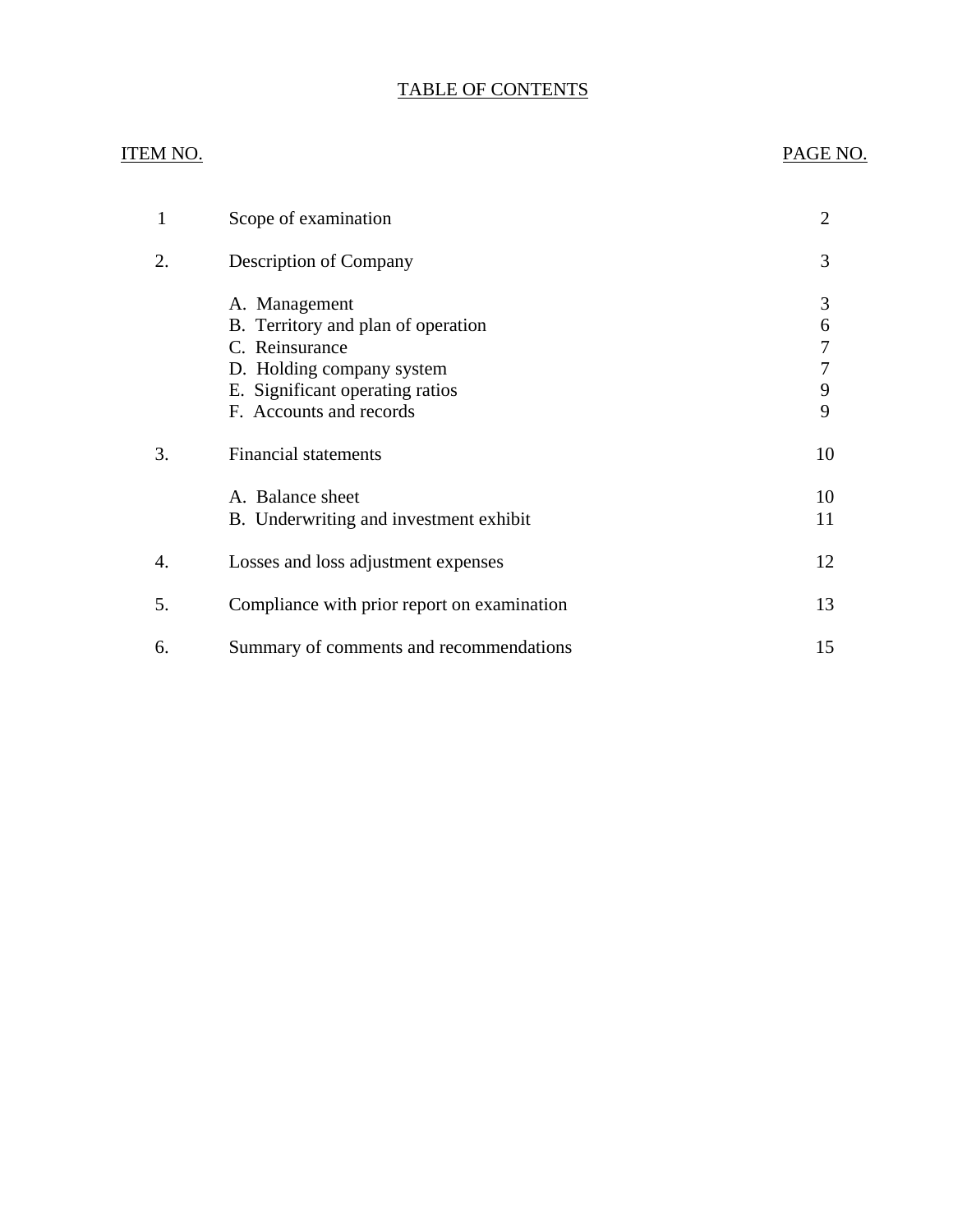

STATE OF NEW YORK INSURANCE DEPARTMENT 25 BEAVER STREET NEW YORK, NEW YORK 10004

April 30, 2010

Honorable James J. Wrynn Superintendent of Insurance Albany, New York 12257

Sir:

Pursuant to the requirements of the New York Insurance Law, and in compliance with the instructions contained in Appointment Number 30339 dated May 19, 2009 attached hereto, I have made an examination into the condition and affairs of GoldStreet Insurance Company as of December 31, 2009, and submit the following report thereon.

Wherever the designation "the Company" appears herein without qualification, it should be understood to indicate GoldStreet Insurance Company.

Wherever the term "Department" appears herein without qualification, it should be understood to mean the New York Insurance Department.

The examination was conducted at the administrative office of the Company's manager, Chiltington International Inc., located at 100 Commons Way, Suite 210, Holmdel, NJ 07733.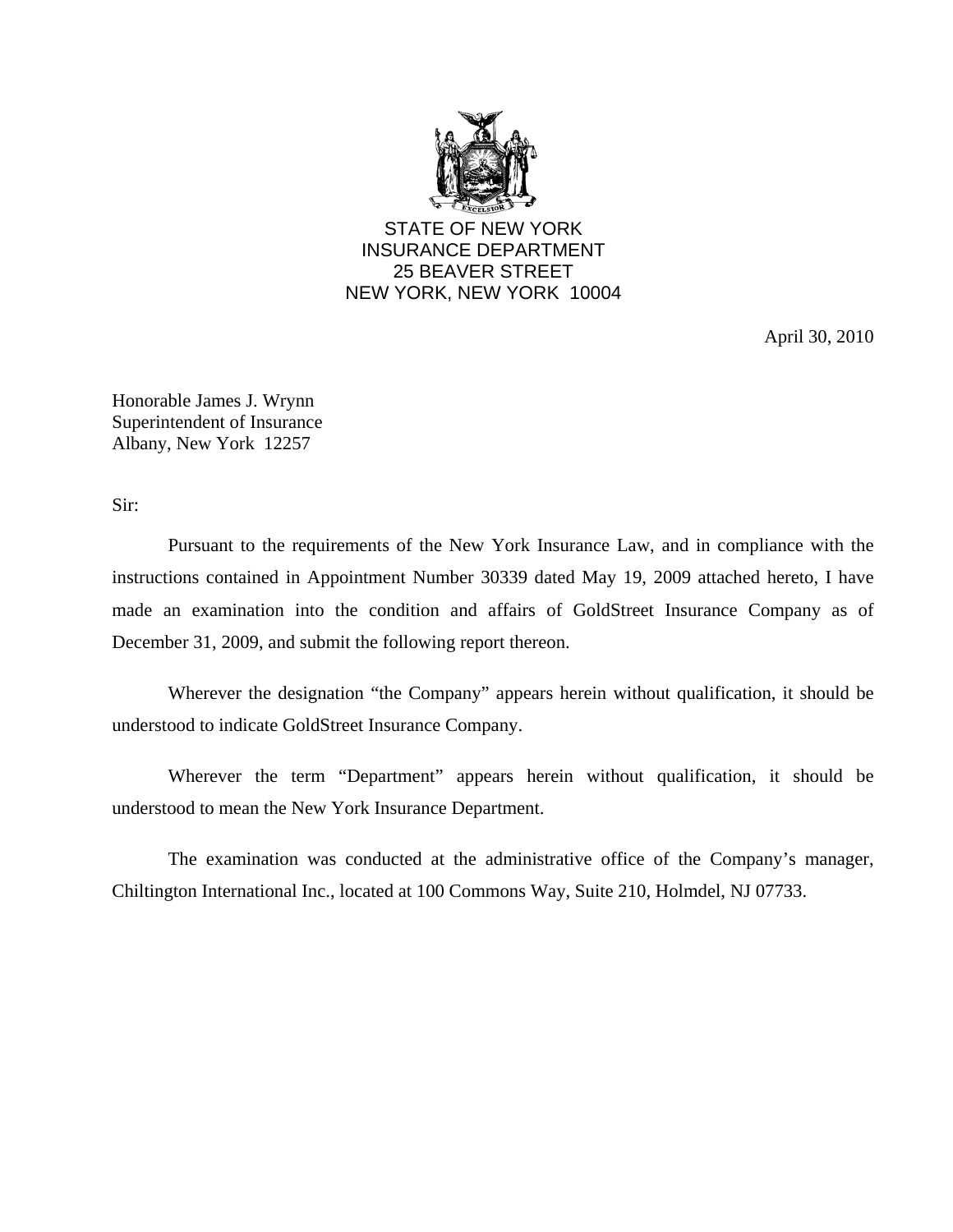#### 1. SCOPE OF EXAMINATION

<span id="page-3-0"></span>The Department has completed a single-state examination of GoldStreet Insurance Company. The previous examination was conducted as of December 31, 2003. This examination covered the six-year period from January 1, 2004 through December 31, 2009. Transactions occurring subsequent to this period were reviewed where deemed appropriate by the examiner.

This examination comprised a complete verification of assets and liabilities as of December 31, 2009, a review of income and disbursements deemed necessary to accomplish such verification, and utilized, to the extent considered appropriate, work performed by the Company's independent certified public accountants: A review or audit was also made of the following items as called for in the Examiners Handbook of the National Association of Insurance Commissioners ("NAIC").

> History of the Company Management and control Corporate records Fidelity bonds and other insurance Territory and plan of operation Business in force Loss experience Reinsurance Accounts and records Financial statements Statutory deposits Significant subsequent events Summary and recommendations

A review was also made to ascertain what action was taken by the Company with regard to comments and recommendations contained in the prior report on examination.

This report on examination is confined to financial statements and comments on those matters that involve departures from laws, regulations or rules, or that are deemed to require explanation or description.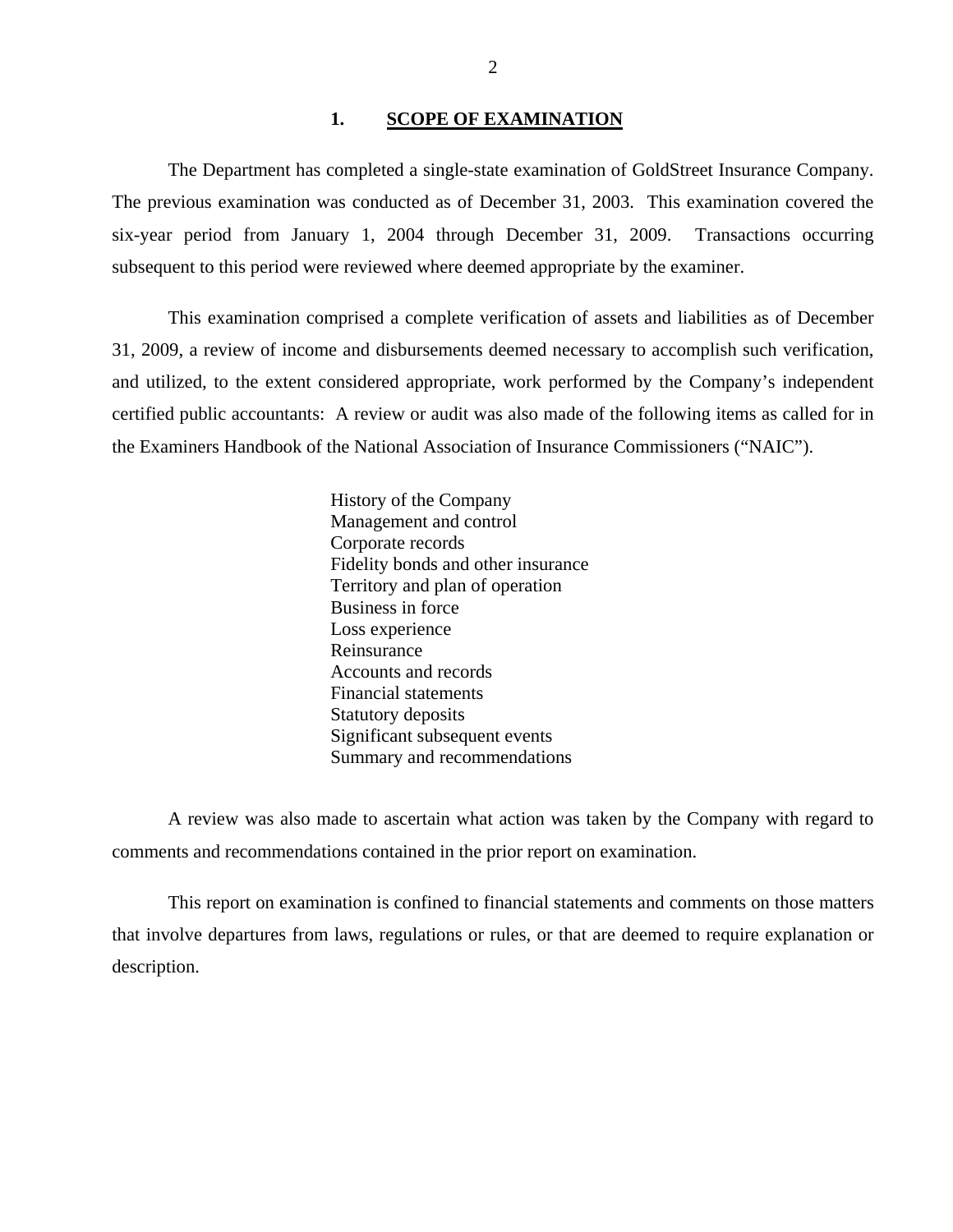#### **2. DESCRIPTION OF COMPANY**

GoldStreet Insurance Company (formerly GoldStreet Syndicate Corporation) was incorporated under the laws of the State of New York on March 5, 1996. It was formed and licensed to assume all of the assets, liabilities and obligations of GoldStreet Syndicate Corporation ("Syndicate") through a transfer and assumption agreement. This transfer was made to facilitate the closure of the New York Insurance Exchange, which had entered into liquidation effective September 30, 1996. The Syndicate was dissolved in October 1996. Ownership of the Company remained the same as that of the Syndicate, with Sequa Corporation and Republic Insurance Company owning 70.18% and 29.82%, respectively. The Syndicate ceased accepting new or renewal insurance business in December 1987.

On November 13, 2009, Sequa Corporation sold its 70.18% interest in the Company to Randall & Quilter America Holdings, Inc. ("Randall & Quilter America"). On December 11, 2009, the remaining 29.82% of the Company was sold to Randall & Quilter America. Randall & Quilter America is a wholly-owned subsidiary of Randall & Quilter Investment Holdings, plc.

Capital paid in is \$700,000 consisting of 7,000 shares of common stock at \$100 par value per share. Gross paid in and contributed surplus is \$6,792,676. Gross paid in and contributed surplus did not change during the examination period.

#### A. Management

Prior to the purchase of the Company by Randall & Quilter America, its operations were managed by Chiltington International, Inc. pursuant to a management agreement. Pursuant to the Company's amended charter and by-laws, management of the Company is vested in a board of directors consisting of not less than thirteen, nor more than nineteen members. At December 31, 2009, the board of directors was comprised of the following 13 members:

Kevin Dean Apple Bow, NH

William George Bouvier Chester Springs, PA

Name and Residence Principal Business Affiliation

Vice President, R & Q USA Inc.

Vice President, R & Q USA Inc.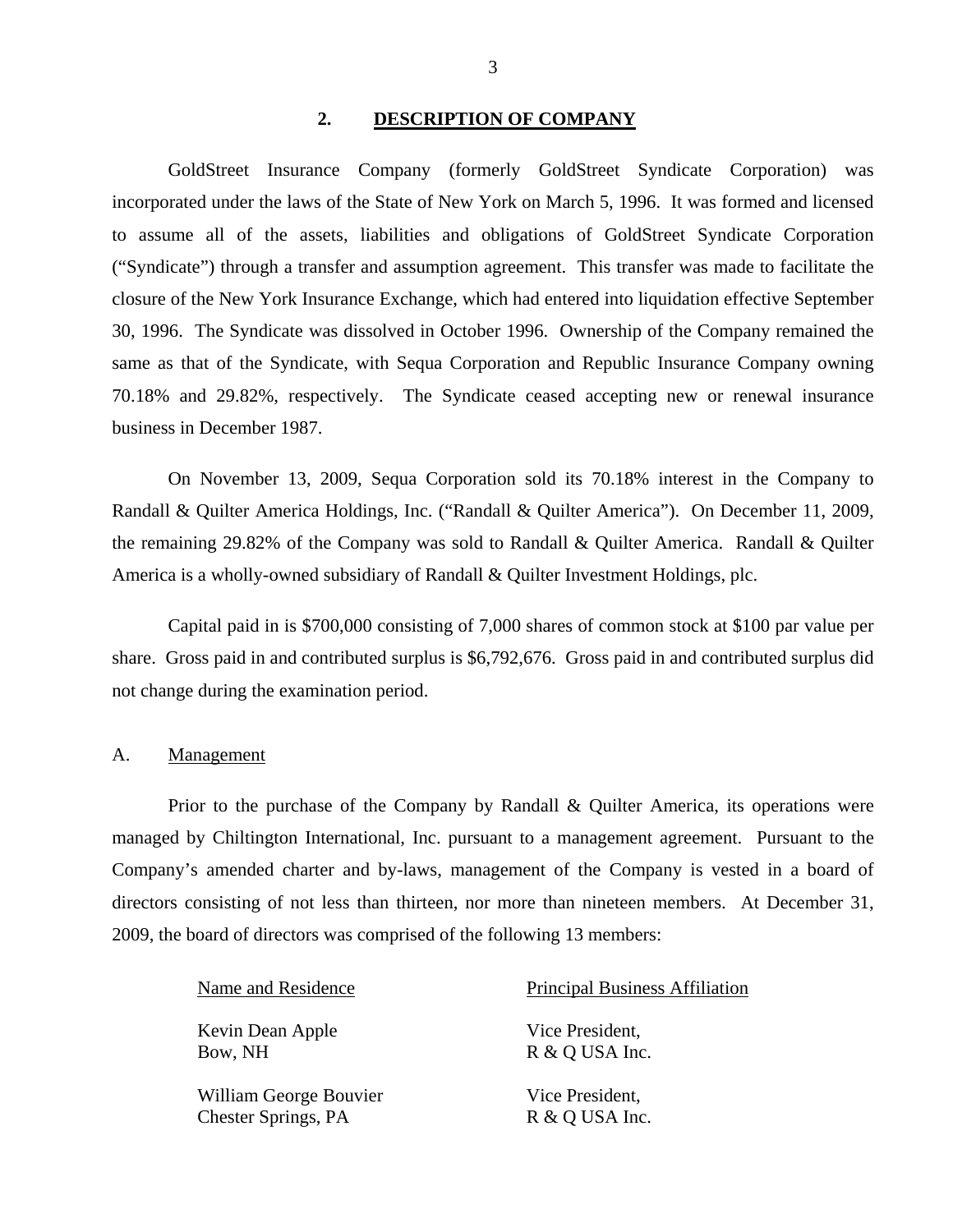#### Name and Residence

Leonard Dome Roslyn Heights, NY

John William Fischer Portland, Maine

Lawrence Greengrass Great Neck, NY

Susan Elizabeth Grondine Scituate, MA

Lloyd Gura Bellmore, NY

Pamela Susan Sellers-Hoelsken Quincy, MA

Andrew William McCarthy Hope Valley, RI

Robert Edward McCoy Little Burstead, Essex, UK

Annette Marie Mullen North Easton, MA

Alan Kevin Quilter Langdon Hills, Essex, UK

Kenneth Edward Randall East Malling, Kent, UK

Principal Business Affiliation

Attorney, Mound, Cotton, Wollan & Greengrass

Assistant Vice President, R & Q USA Inc.

Partner, Mound, Cotton, Wollan, & Greengrass

General Counsel and Assistant Secretary, R & Q USA Inc.

Partner, Mound, Cotton, Wollan, & Greengrass

Treasurer & Chief Operating Officer, R & Q USA Inc.

Vice President, R & Q USA Inc.

Chief Executive Officer, Cavell Management Services Limited

Assistant Vice President, R & Q USA Inc.

Director, Randall & Quilter Consultants, Limited

Chairman, Randall & Quilter Investment Holdings plc

A review of the minutes of the board of directors' meetings held during the examination period indicated that the meetings were generally well attended and each board member had an acceptable record of attendance.

The Company's charter provides for an annual shareholders meeting to be held each year. The review of the shareholders minutes revealed that the annual shareholders meetings were not held in 2004 and 2009.

It is recommended that the Company comply with its charter by holding an annual shareholders' meeting.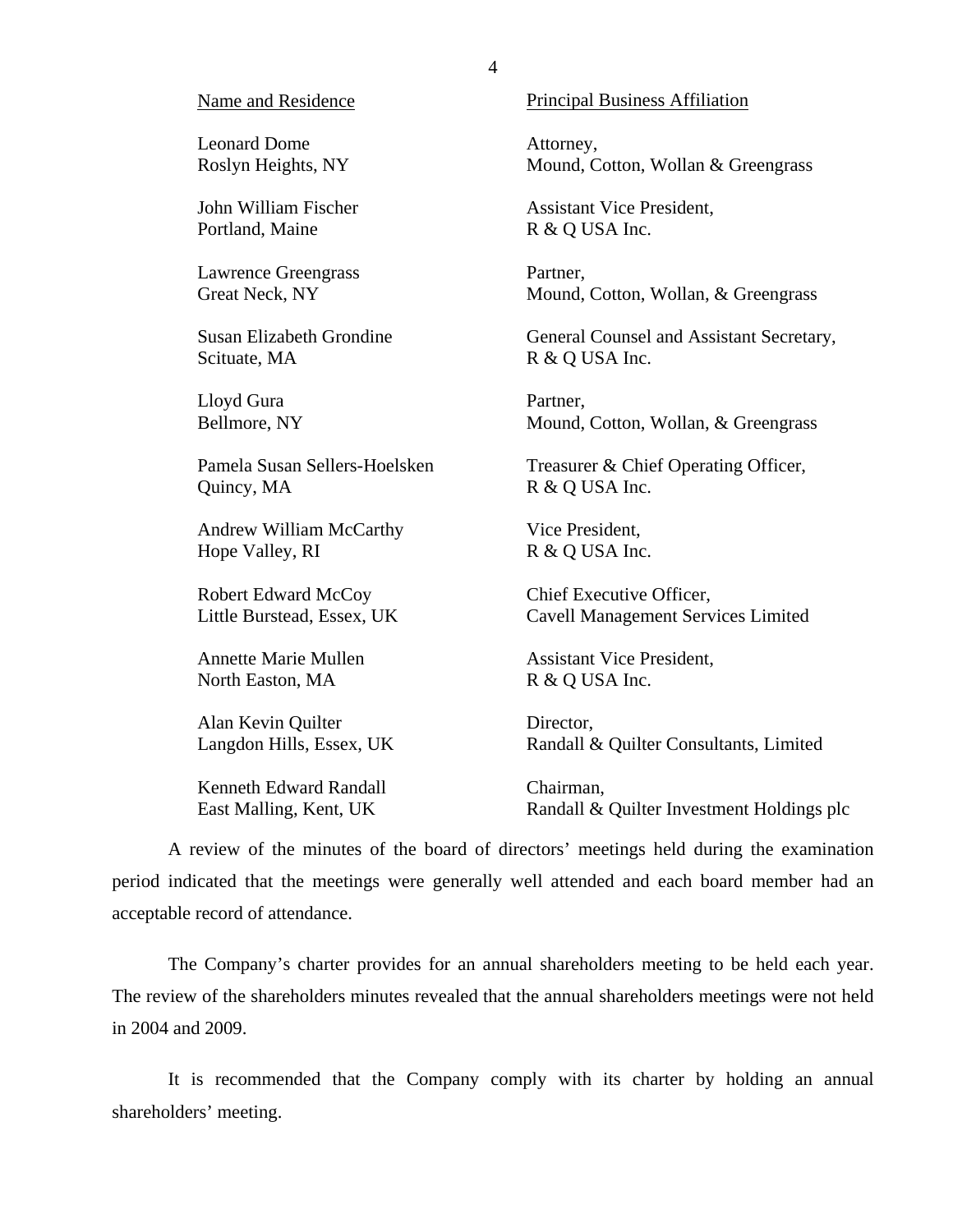As of December 31, 2009, the principal officers of the Company were as follows:

Title

| <b>Robin Edward McCoy</b>     | President and Chief Executive Officer        |
|-------------------------------|----------------------------------------------|
| Alan Kevin Quilter            | Vice President and Finance Director          |
| Pamela Susan Sellers-Hoelsken | <b>Treasurer and Chief Operating Officer</b> |
| Michael Logan Glover          | Secretary                                    |
| John William Fischer          | <b>Assistant Treasurer</b>                   |
| Susan Elizabeth Grondine      | <b>Assistant Secretary</b>                   |
|                               |                                              |

#### Investments

Section 1411(a) of the New York Insurance Law states in part:

No domestic insurer shall make any loan or investment, unless authorized or approved by its board of directors or a committee thereof responsible for supervising or making such investment or loan...

A review of the board of directors' minutes during the examination period did not indicate that the investments made by the Company were approved by its board of directors in accordance with Section 1411(a) of the New York Insurance Law.

It is recommended that the Company adhere to the provisions of Section 1411(a) of the New York Insurance Law.

#### Conflict of Interest

The Company stated in the General Interrogatories of its 2009 Annual Statement that it has an established procedure for disclosure to its board of directors of any material interest or affiliation on the part of any of its officers, directors, or responsible employees that is in conflict or is likely to conflict with the official duties of such person. However, the Company was unable to provide its conflict of interest policy, procedures or conflict of interest questionnaires. Therefore, the Company has not established that it has procedures that permit the board of directors to properly oversee and handle any conflicts of interest.

The Company has a fiduciary responsibility to its members to ensure that its directors, officers, and employees do not use their official positions to promote some interest, which is distinct from that of the Company.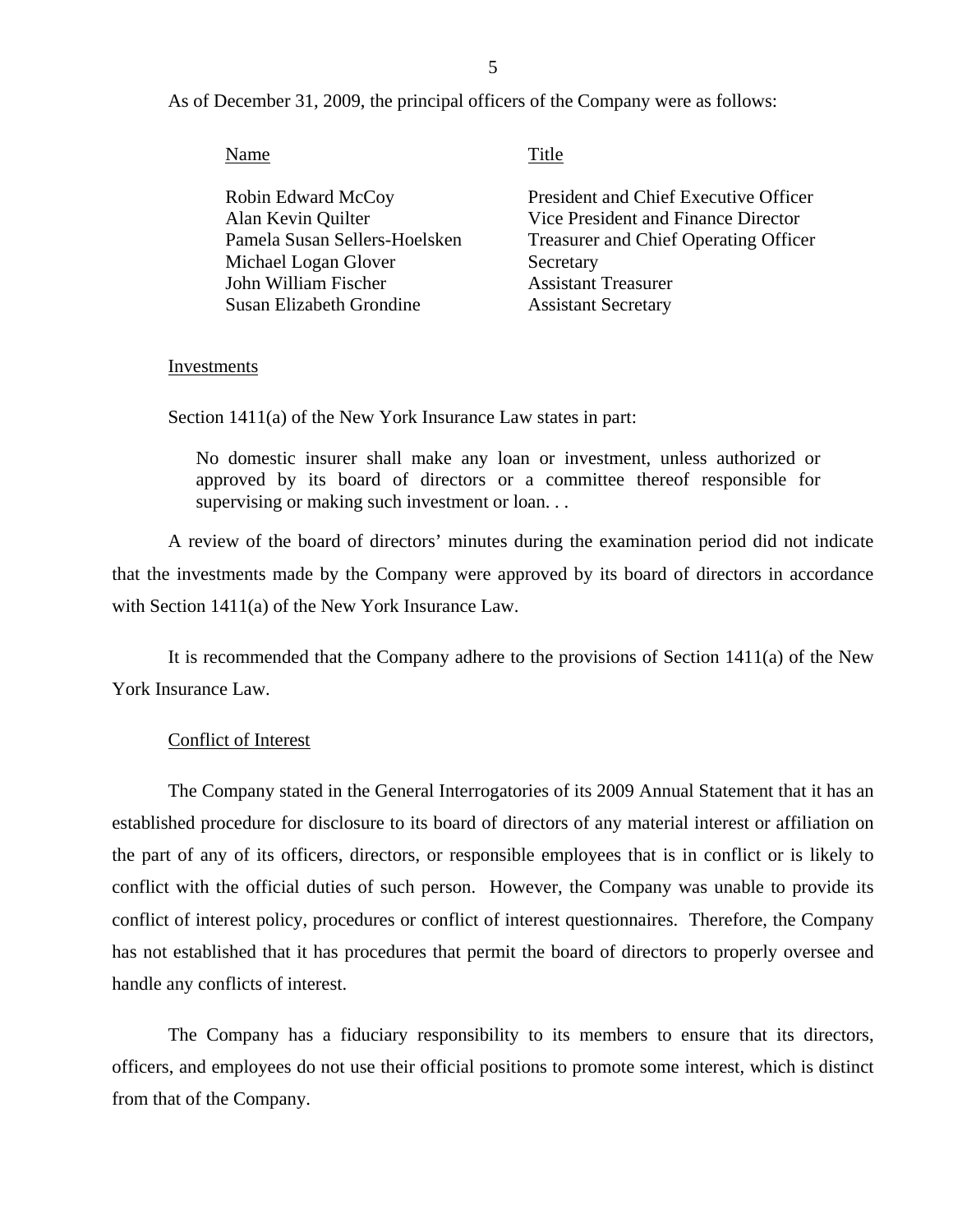<span id="page-7-0"></span>It is recommended that the Company establish a conflict of interest policy and have its directors, officers and key employees complete and sign conflict of interest questionnaires on an annual basis. It is further recommended that the completed conflict of interest questionnaires be reviewed by the Company's board of directors.

#### B. Territory and Plan of Operation

As of December 31, 2009 GoldStreet Insurance Company was only licensed in New York State.

As of the examination date, the Company was authorized to transact the kinds of insurance as defined in the following numbered paragraphs of Section 1113(a) of the New York Insurance Law:

| P <u>aragraph</u> | Line of Business                               |
|-------------------|------------------------------------------------|
| 3                 | Accident & health                              |
| 4                 | Fire                                           |
| 5                 | Miscellaneous property                         |
| 6                 | Water damage                                   |
| $\overline{7}$    | Burglary and theft                             |
| 8                 | Glass                                          |
| 9                 | Boiler and machinery                           |
| 12                | Collision                                      |
| 13                | Personal injury liability                      |
| 14                | Property damage liability                      |
| 15                | Workers' compensation and employers' liability |
| 19                | Motor vehicle and aircraft physical damage.    |
| 20                | Marine and inland marine                       |
| 21                | Marine protection and indemnity                |
|                   |                                                |

The Company is also authorized to transact such workers' compensation insurance as may be incidental to coverages contemplated under paragraphs 20 and 21 of Section 1113(a) of the New York Insurance Law, including insurances described in the Longshoremen's and Harbor Workers' Compensation Act (Public Law No. 803,  $69<sup>th</sup>$  Congress as amended; 33 USC Section 901 et seq. as amended).

Based on the lines of business for which the Company is licensed, and the Company's current capital structure, and pursuant to the requirements of Articles 13 and 41 of the New York Insurance Law, the Company is required to maintain a minimum surplus to policyholders in the amount of \$1,450,000.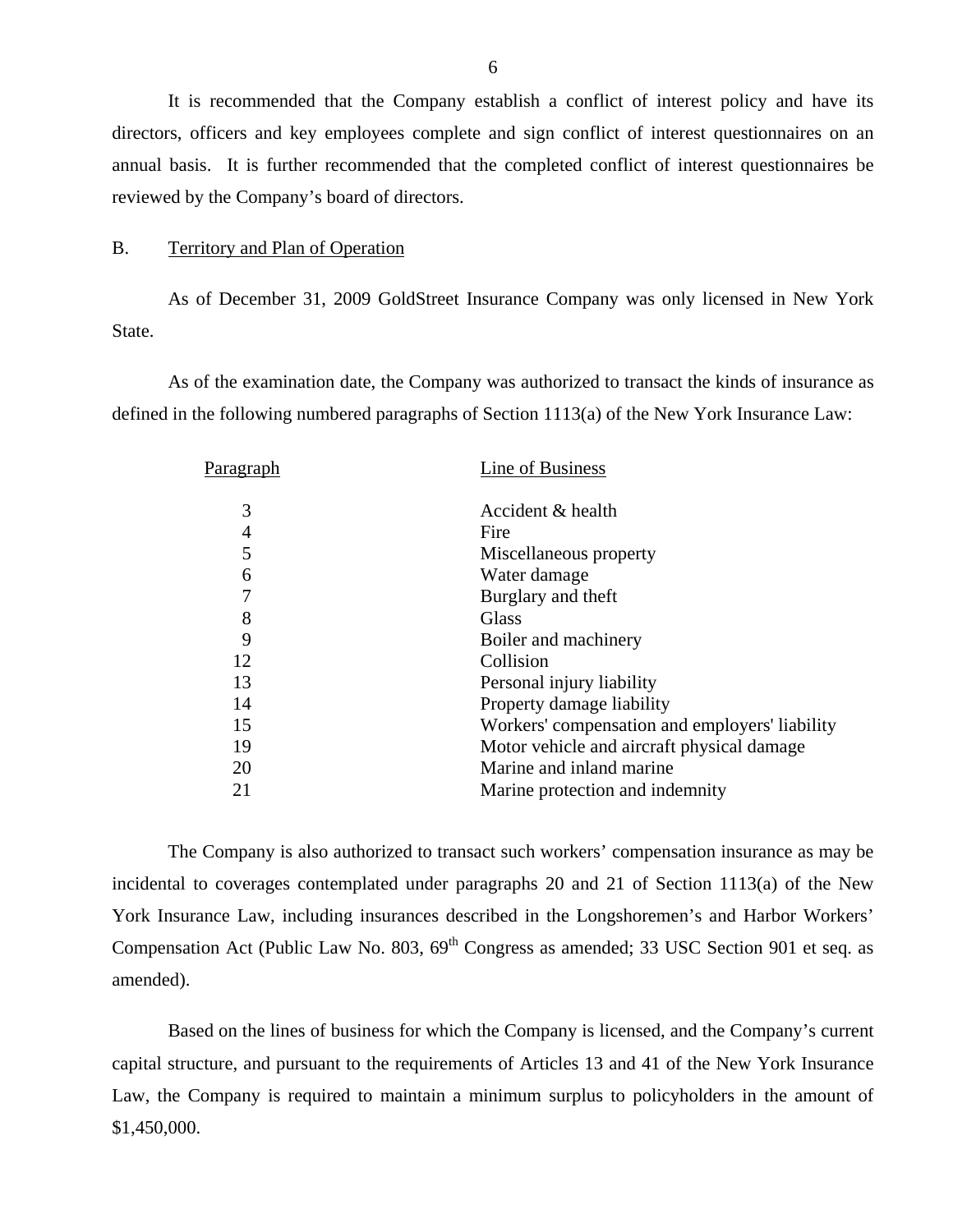#### <span id="page-8-0"></span>C. Reinsurance

GoldStreet Insurance Company's business consists of the runoff of assumed and ceded reinsurance business from the dissolved GoldStreet Syndicate Corporation. The business consisted of assumed reinsurance treaties and facultative certificates for calendar years 1981 through 1987, as well as ceded reinsurance contracts that protect GoldStreet for amounts excess of \$150,000 per occurrence.

As a condition of the sale of the Company to Randall and Quilter America in December 2009, the Company entered into a commutation and release agreement to commute business previously assumed from Republic Insurance Company ("Republic") when Republic was a contract issuing company for the PAG Syndicate (the "Republic PAG Cession"), pursuant to a Memorandum of Agreement effective January 1, 1983. Additionally, the commutation and release agreement commutes business previously ceded by GoldStreet Syndicate Corporation to Republic (the "GoldStreet Retrocession"). In consideration of the settlement of the commuted liabilities under the Republic PAG Cession and the GoldStreet Retrocession, the Company paid Republic \$4.8 million. The net impact of the commutation was a loss of \$62,000 to the Company.

Relative to its ceded reinsurance program, the Company retrocedes less than one (1%) percent of its assumed reinsurance business. The majority of the cessions are to authorized companies.

The Company did not enter into any reinsurance agreements during the examination period.

#### D. Holding Company System

On November 13, 2009, after receiving approval from the Department, Randall & Quilter America purchased the outstanding shares of the Company held by Sequa Corporation. On December 18, 2009, Randall & Quilter America purchased the remaining outstanding shares of the Company.

The Company is 100% owned by Randall & Quilter America, a Delaware corporation, which is ultimately controlled by Randall & Quilter Investment Holdings, plc, a U.K. corporation.

A review of the holding company registration statements filed with this Department indicated that such filings were complete and were filed in a timely manner pursuant to Article 15 of the New York Insurance Law and Department Regulation 52.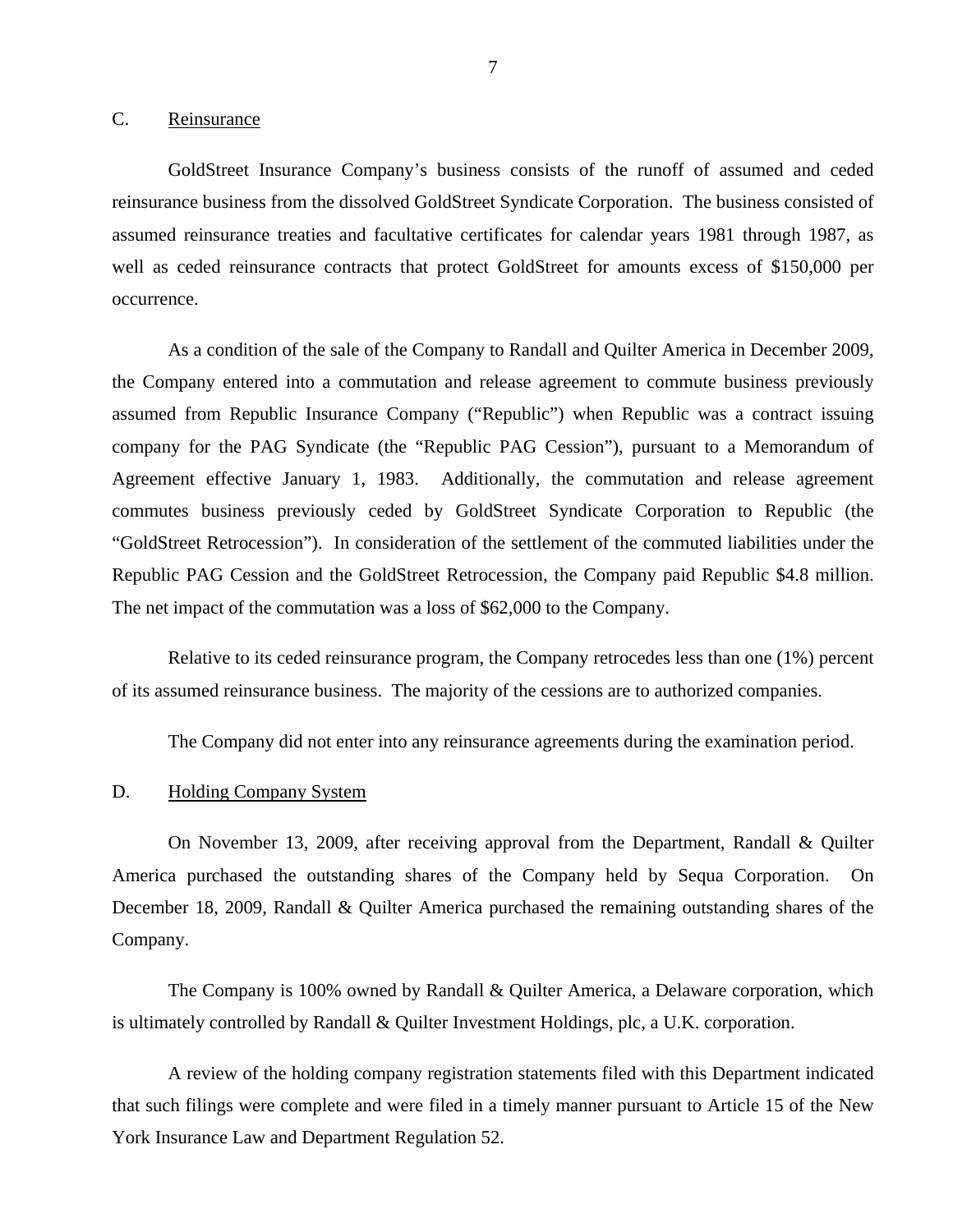The following is an abbreviated chart of the holding company system at December 31, 2009:



At December 31, 2009, the Company was party to the following agreement with another member of its holding company system:

#### Oversight Agreement

Effective November 13, 2009, the Company entered into an oversight agreement with Randall & Quilter Investment Holdings, plc. ("R&Q Investment"). Pursuant to the terms of the agreement R&Q Investment will provide general management services, accounting, legal and compliance services.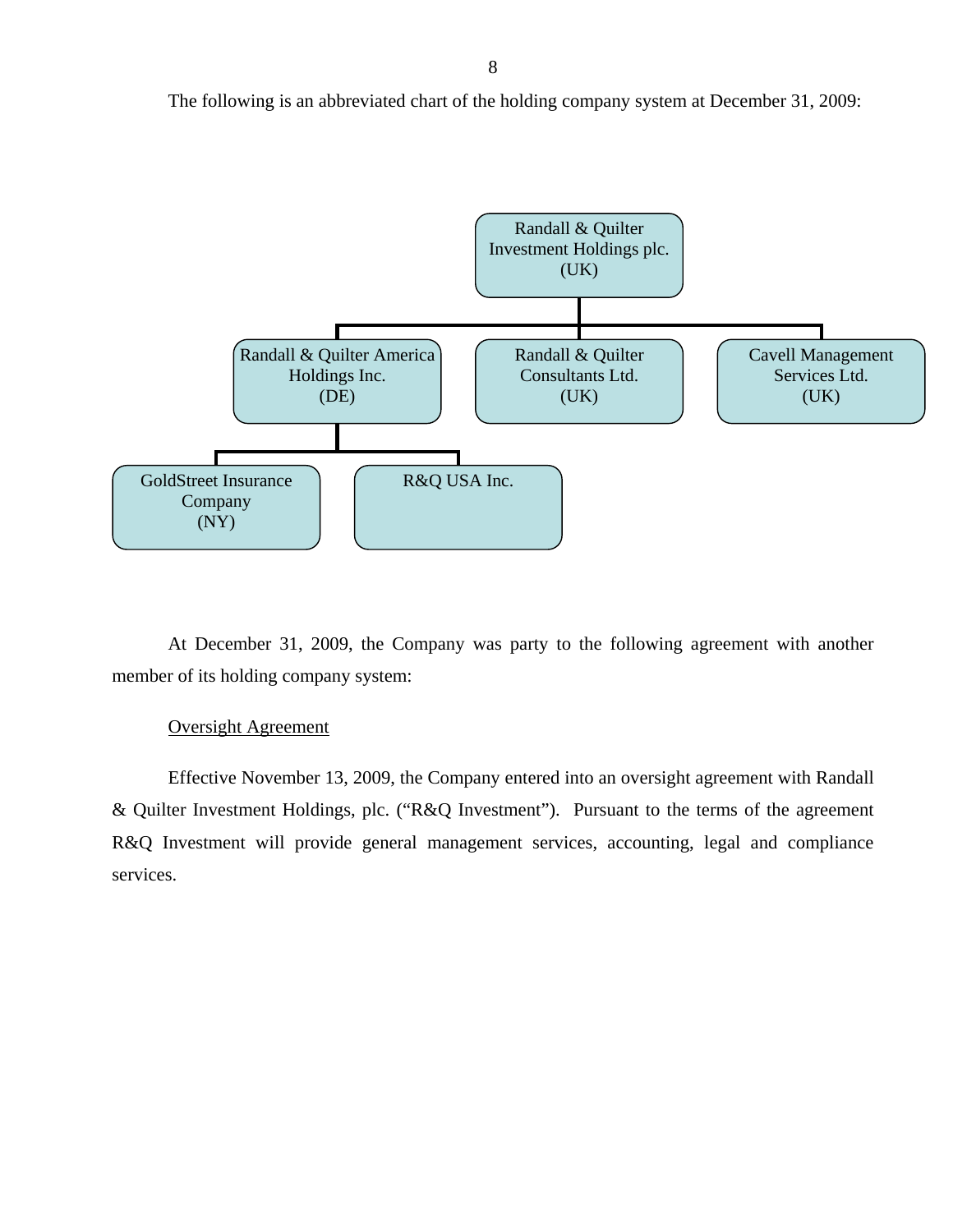#### E. Significant Operating Ratios

The following ratios have been computed as of December 31, 2009, based upon the results of this examination:

| Net premiums written to surplus as regards policyholders                               | N/A    |
|----------------------------------------------------------------------------------------|--------|
| Liabilities to liquid assets (cash and invested assets less investments in affiliates) | 28.73% |
| Premiums in course of collection to surplus as regards policyholders                   | N/A    |

The second ratio falls within the benchmark ranges set forth in the Insurance Regulatory Information System ("IRIS") of the National Association of Insurance Commissioners.

The premium based IRIS ratios and the underwriting ratios are not applicable because the Company has been in run-off since its inception in 1996.

#### F. Accounts and records

#### Custodian Agreement

The Company answered in the affirmative in the Annual Statement to General Interrogatory No. 26 that its custodian agreements were in compliance with Section 3, III Conducting Examinations, F – Custodial or Safekeeping agreements of the NAIC Financial Condition Examiners Handbook. The Company stated that it has agreements with Bank of America and JP Morgan Chase that comply with the NAIC Financial Condition Examiners Handbook. The review of the custodian agreement with Bank of America revealed that it did not contain any of the safeguards and controls required by the Section 3, III Conducting Examinations, F - Custodial or Safekeeping agreements, of the NAIC Financial Condition Examiners Handbook. The custodian agreement with JP Morgan Chase was not provided for review.

It is recommended that the Company amend the custodian agreement with Bank of America to comply with the NAIC Financial Condition Examiners Handbook.

It is recommended that the Company enter into a custodian agreement with JP Morgan Chase that complies with the NAIC Financial Condition Examiners handbook.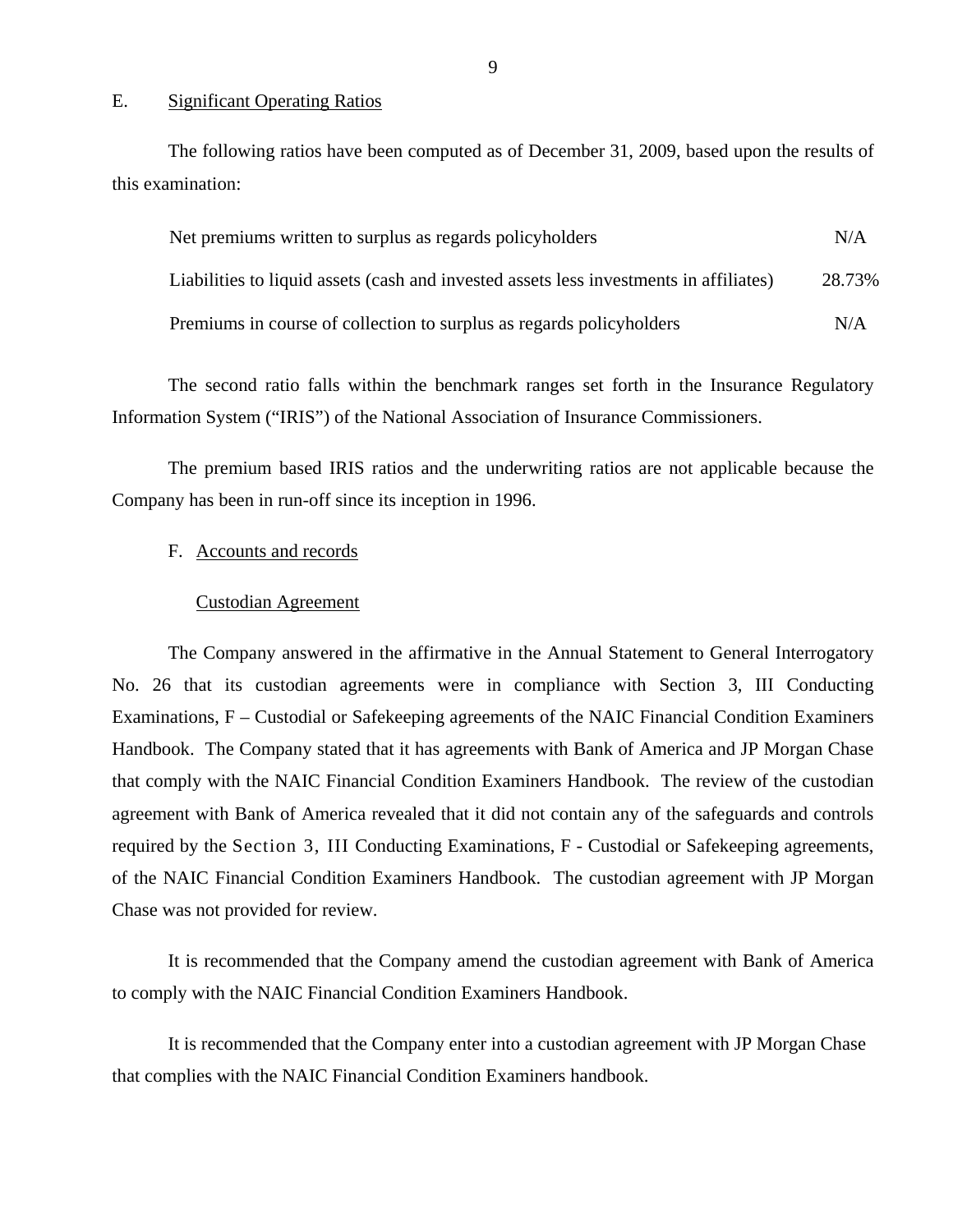#### **3. FINANCIAL STATEMENTS**

# A. Balance Sheet

The following shows the assets, liabilities and surplus as regards policyholders as of December 31, 2009 as determined by this examination and as reported by the Company:

| Assets                                             | Assets       | <b>Assets Not</b><br>Admitted | Net Admitted<br>Assets |
|----------------------------------------------------|--------------|-------------------------------|------------------------|
| <b>Bonds</b>                                       | \$9,270,869  | \$<br>$\overline{0}$          | \$9,270,869            |
| Cash, cash equivalents and short-term investments  | 3,546,212    |                               | 3,546,212              |
| Investment income due and accrued                  | 56,255       |                               | 56,255                 |
| Uncollected premiums and agents' balances in the   |              |                               |                        |
| course of collection                               | 449,154      | 449,154                       | $\theta$               |
| Amounts recoverable from reinsurers                | 31,595       |                               | 31,595                 |
| Current federal and foreign income tax recoverable |              |                               |                        |
| and interest thereon                               | 23,937       |                               | 23,937                 |
| Net deferred tax asset                             | 457,451      | 457,451                       |                        |
| Total assets                                       | \$13,835,475 | \$906,605                     | \$12,928,868           |

## Liabilities, Surplus and Other Funds

| Liabilities                                                     |           |              |
|-----------------------------------------------------------------|-----------|--------------|
| Losses                                                          |           | \$3,042,086  |
| Reinsurance payable on paid losses and loss adjustment expenses |           | 310,706      |
| Loss adjustment expenses                                        |           | 222,491      |
| Other expenses (excluding taxes, licenses and fees)             |           | 25,000       |
| Provision for reinsurance                                       |           | 81,540       |
| <b>Total liabilities</b>                                        |           | \$3,681,823  |
| <b>Surplus and Other Funds</b>                                  |           |              |
| Common capital stock                                            | 700,000   |              |
| Gross paid in and contributed surplus                           | 6,792,676 |              |
| Unassigned funds (surplus)                                      | 1,754,370 |              |
| Surplus as regards policyholders                                |           | 9,247,046    |
| Total liabilities, surplus and other funds                      |           | \$12,928,868 |

NOTE: The Internal Revenue Service did not audit the Company's federal income tax returns for the years under examination. The examiner is unaware of any potential exposure of the Company to any tax assessment and no liability has been established herein relative to such contingency.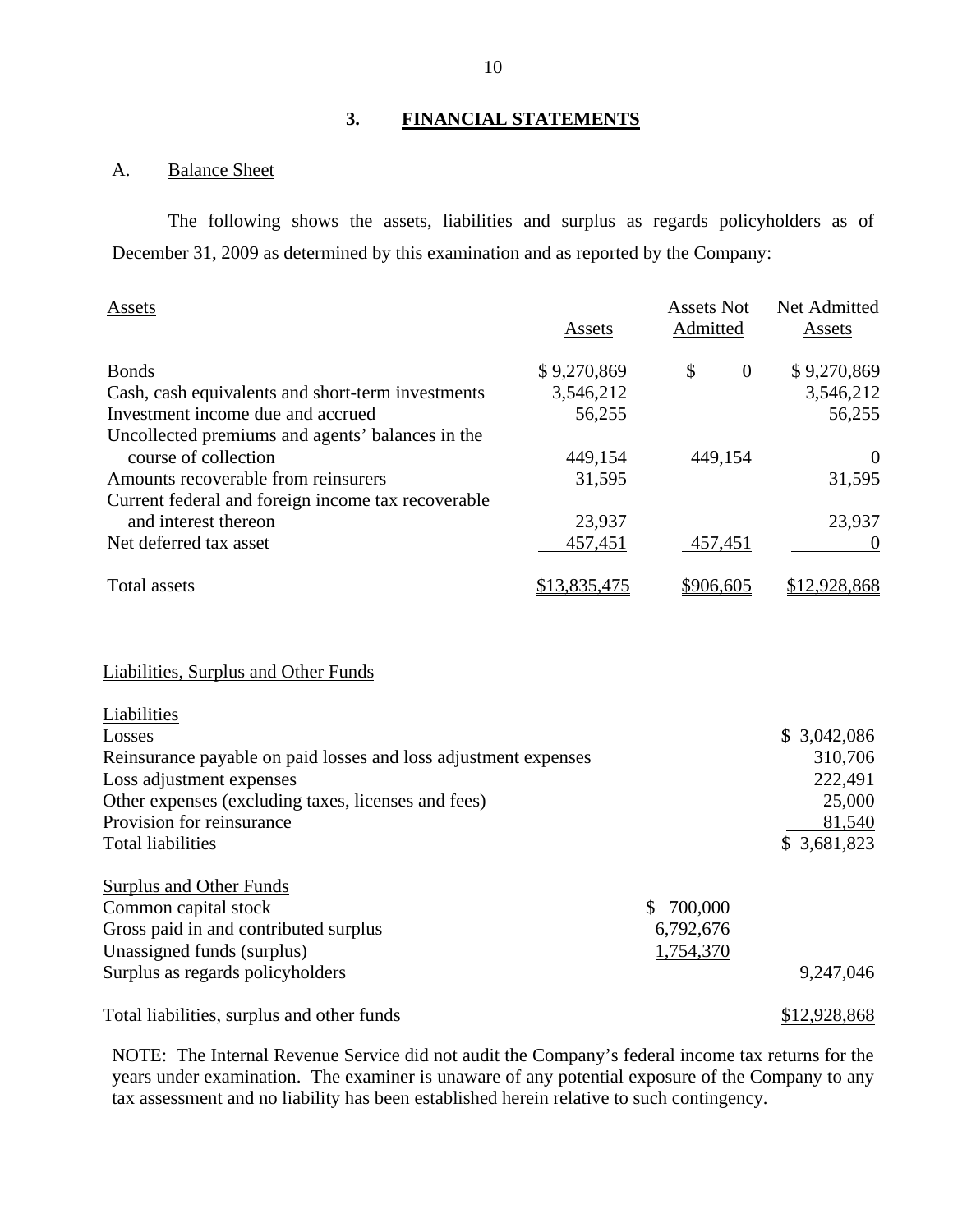<span id="page-12-0"></span>B. Underwriting and Investment Exhibit

Surplus as regards policyholders increased \$1,876,035 during the six-year examination period January 1, 2004 through December 31, 2009, detailed as follows:

| <b>Underwriting Income</b>                                                                                                                                                      |                                 |                            |
|---------------------------------------------------------------------------------------------------------------------------------------------------------------------------------|---------------------------------|----------------------------|
| Premiums earned                                                                                                                                                                 |                                 | \$<br>(25, 278)            |
| Deductions:<br>Losses incurred<br>Loss adjustment expenses incurred<br>Other underwriting expenses incurred<br>Total underwriting deductions<br>Net underwriting gain or (loss) | \$469,925<br>924,368<br>565,410 | 1,959,703<br>\$(1,984,981) |
| <b>Investment Income</b>                                                                                                                                                        |                                 |                            |
| Net investment income earned<br>Net realized capital gains or (losses)                                                                                                          | \$3,562,075<br>(134, 185)       |                            |
| Net investment gain or (loss)                                                                                                                                                   |                                 | 3,427,890                  |
| Other Income<br>Miscellaneous income                                                                                                                                            | $\mathbb{S}^-$<br>152,874       |                            |
| Total other income                                                                                                                                                              |                                 | 152,874                    |
| Net income before federal and foreign income taxes                                                                                                                              |                                 | \$1,595,783                |
| Federal and foreign income taxes incurred                                                                                                                                       |                                 | (23,937)                   |
| Net income                                                                                                                                                                      |                                 | \$1,619,720                |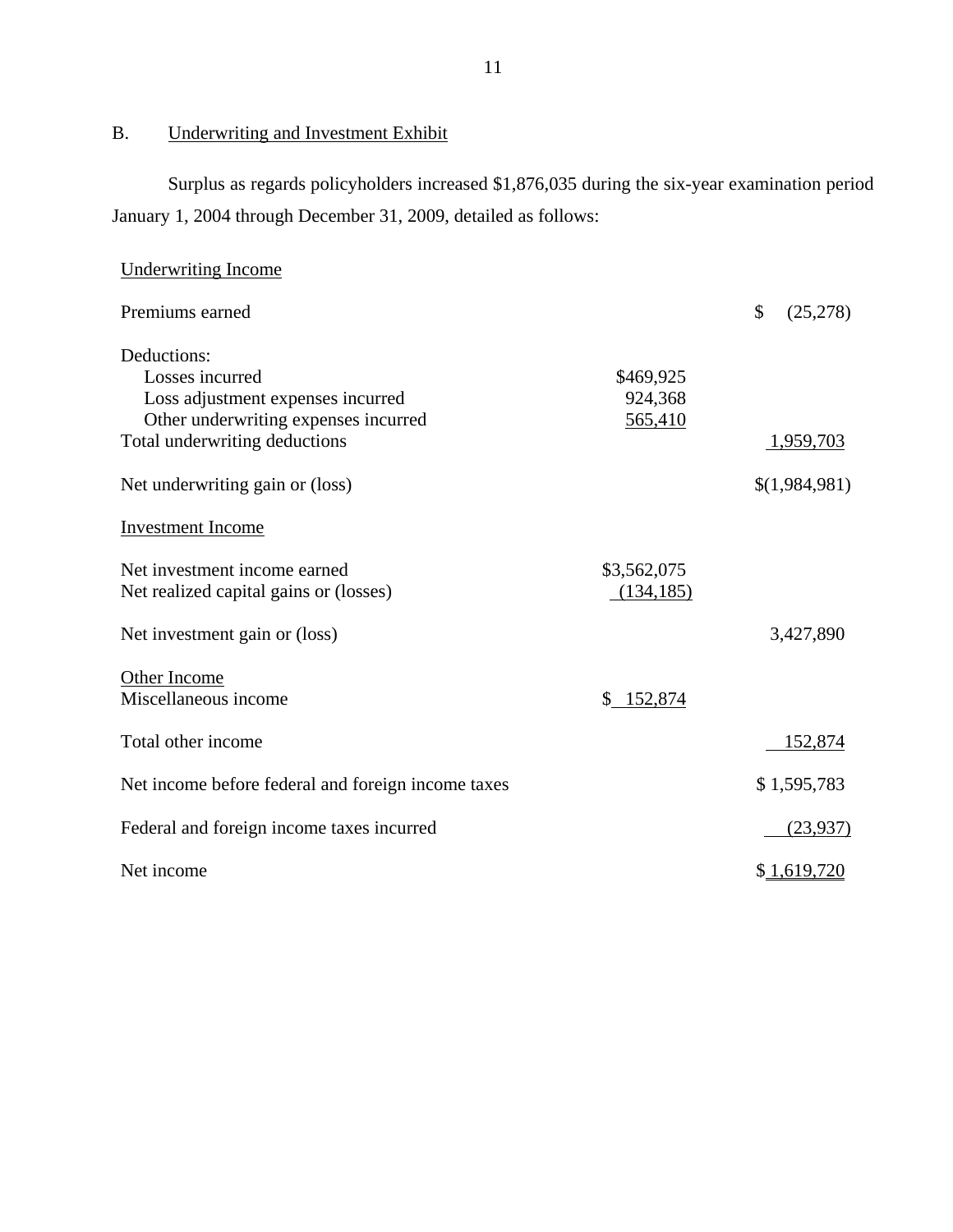# Capital and Surplus Account

| Surplus as regards policyholders per report on<br>examination as of December 31, 2003 |                            |                             | \$7,371,011 |
|---------------------------------------------------------------------------------------|----------------------------|-----------------------------|-------------|
|                                                                                       | Gains in<br><b>Surplus</b> | Losses in<br><b>Surplus</b> |             |
| Net income                                                                            | \$1,619,720                |                             |             |
| Change in net deferred income tax                                                     | 457,451                    |                             |             |
| Change in non-admitted assets                                                         |                            | 435,067                     |             |
| Change in provision for reinsurance                                                   | 233,931                    | O                           |             |
| Total gains or losses in surplus                                                      | \$2,311,102                | \$435,067                   |             |
| Net increase (decrease) in surplus                                                    |                            |                             | 1,876,035   |
| Surplus as regards policyholders per report on                                        |                            |                             |             |
| examination as of December 31, 2009                                                   |                            |                             | \$9,247,046 |

# **4. LOSSES AND LOSS ADJUSTMENT EXPENSES**

The examination liability for the captioned items of \$3,264,577 is the same as reported by the Company as of December 31, 2009. The examination analysis was conducted in accordance with generally accepted actuarial principles and practices and was based on statistical information contained in the Company's internal records and in its filed annual statements.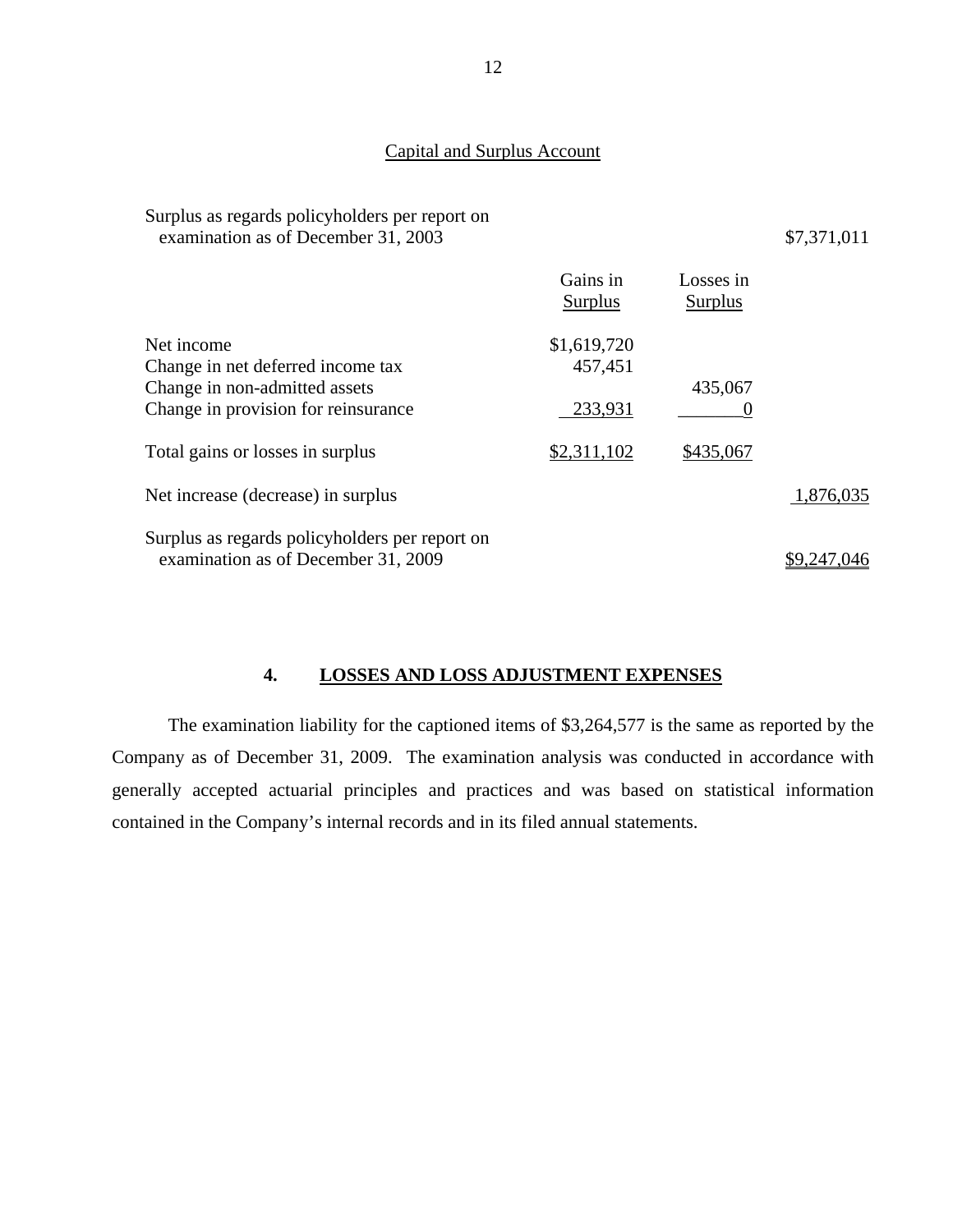<span id="page-14-0"></span>The prior report on examination contained twelve recommendations as follows (page numbers refer to the prior report):

## ITEM PAGE NO.

- A. Management
	- i. It is recommended that the Company's shareholders hold annual meetings for the purpose of electing the members of the board of directors of GoldStreet Insurance Company as set forth in the Company's charter. 6

The Company complied with this recommendation in 2005, 2006, 2007, and 2008, but not in 2004 and 2009. A similar comment is made in this report.

ii. It is recommended that the Company obtain and maintain signed statements from each director on the board of directors confirming that such member has received and read such report as per Section 312 (b) of the New York Insurance Law. 6

The Company has complied with this recommendation.

iii. It is recommended that the Company adhere to the provisions of Section 1411 (a) of the New York Insurance Law. 7

The Company has not complied with this recommendation. A similar comment is made in this report.

iv. It is recommended that the Company exercise due diligence in obtaining and maintaining signed conflict of interest questionnaires from its board of directors, officers and employees. 8

The Company has not complied with this recommendation. The Company has not shown that it has a conflict of interest policy in place. A similar comment is made in this report.

v. It is recommended that the Company establish a procedure for enforcing such a policy and permit the board of directors to properly oversee and handle any conflicts disclosed. 8

The Company has not complied with this recommendation. A similar comment is made in this report.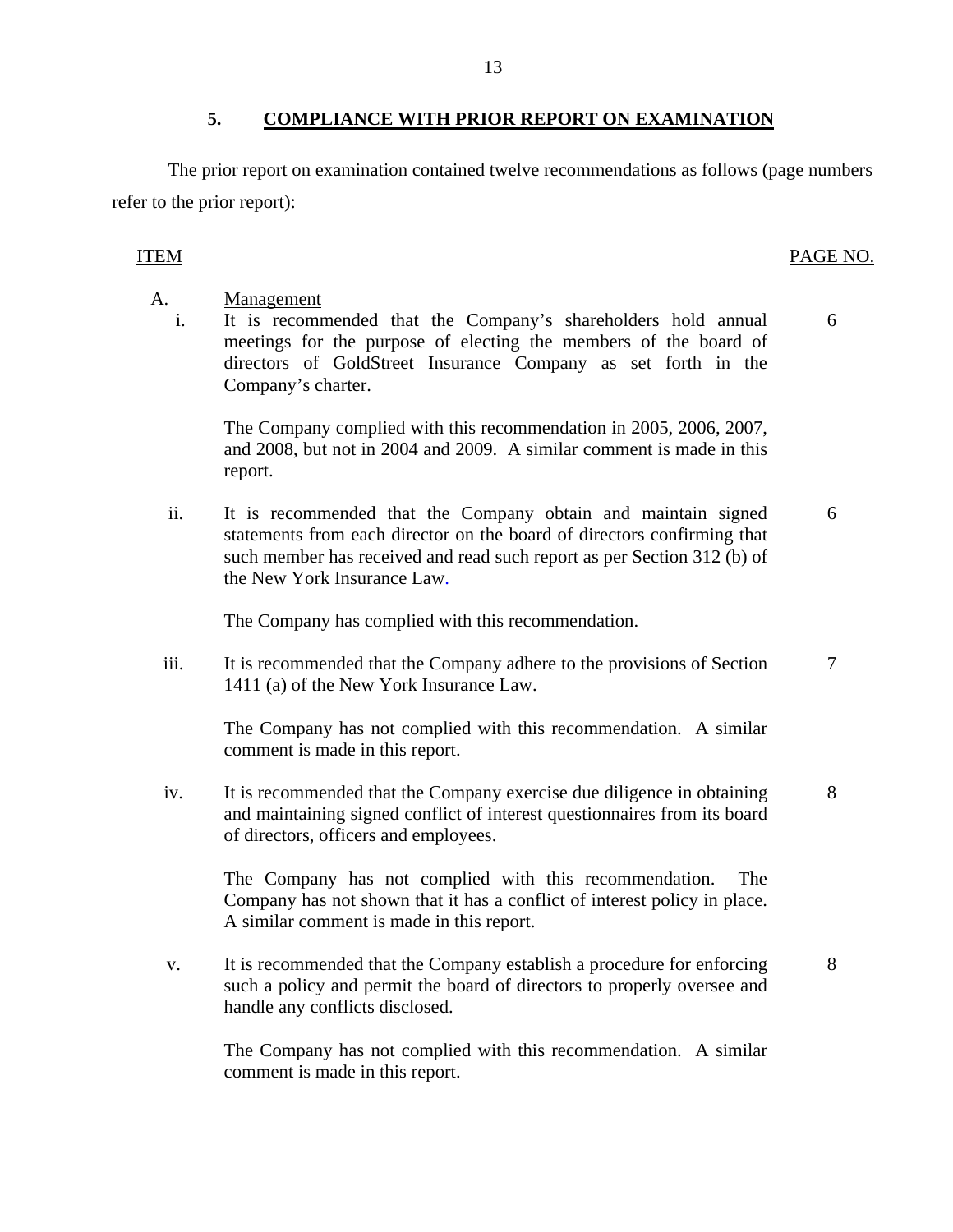vi. It is recommended that the board of directors maintain complete 8 minutes of its proceedings on such matters.

The Company has not complied with this recommendation. A similar comment is made in this report.

B. Reinsurance

It is recommended that the Company endeavor to obtain all current 10 accountings from its reinsured as called for in the executed reinsurance agreement.

The Company has complied with this recommendation.

C. Holding Company System

It is recommended that the Company make the required holding 11 company filings, as registrant, pursuant to the requirements of Article 15 of the New York Insurance Law and Department Regulation No. 52 in a timely manner.

The Company has complied with this recommendation.

D. Abandoned Property Law

It is recommended that the Company comply with Section 1316 of the 13 New York Abandoned Property Law in filing the required abandoned property reports with the New York State Comptroller's Office.

The Company has complied with this recommendation.

It is recommended that the Company establish formal written guidelines 13 and adequate controls in maintaining the accountability of all unclaimed checks, in accordance with Section 1315 of the New York Abandoned Property Law.

The Company has complied with this recommendation.

E. Custodian Agreements

It is recommended that the Company amend their custodian agreement 13 to comply with Part 1 – General, Section IV.H – Custodial or Safekeeping Agreements of the NAIC Financial Condition Examiners Handbook.

The Company has not complied with this recommendation. The custody agreement between the Company and Bank of America does not include any of the NAIC recommended safeguards and controls. A similar comment is made in this report.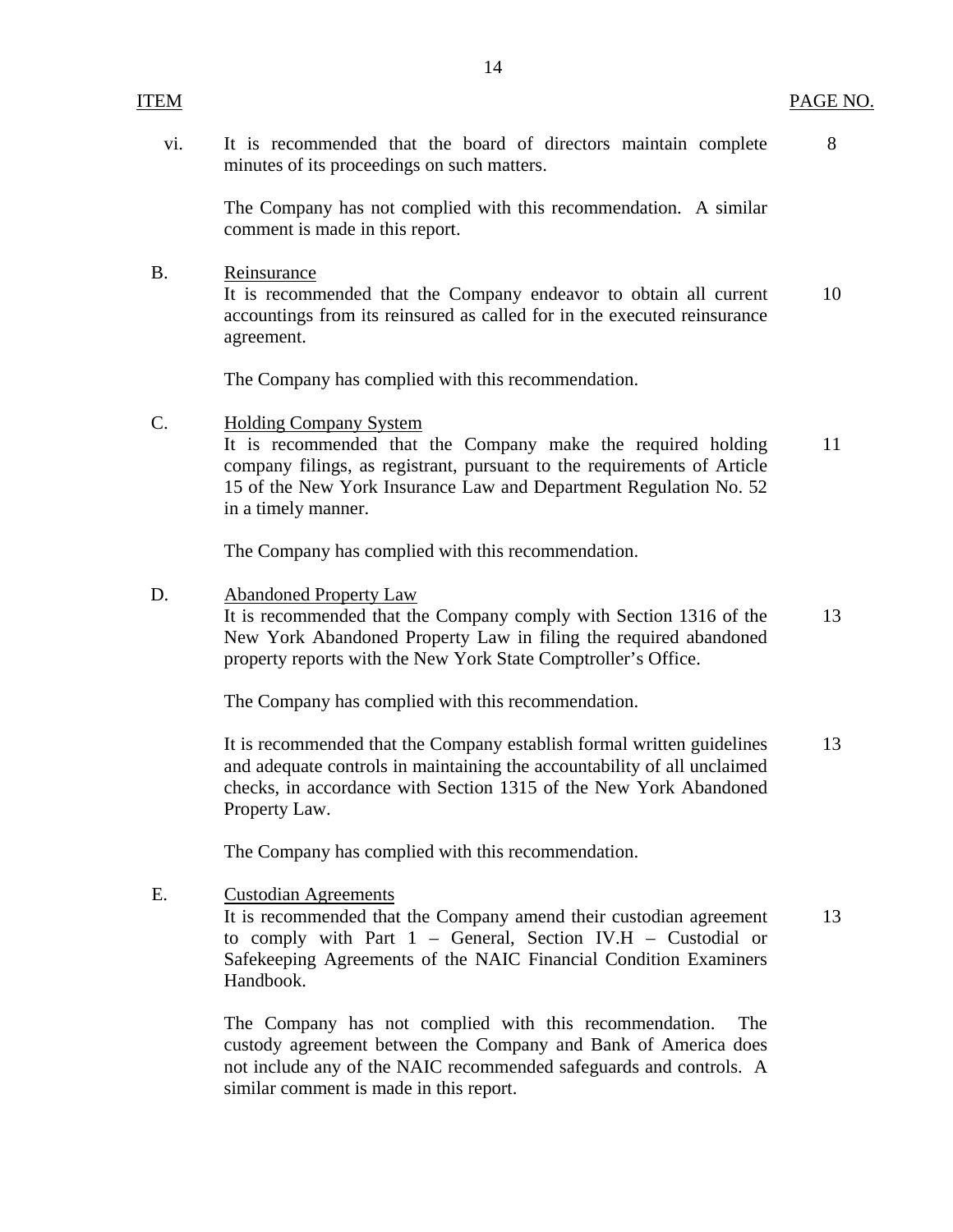F. Audited Financial Statements It is recommended that the Company comply with the provisions of Section 307(b) of the New York Insurance Law and Department Regulation 118. 14

The Company has complied with this recommendation.

G. Investment Management Agreement It is recommended that the Company formalize a written investment management agreement with Deutsche Asset Management for its investment services. 15

The Company has complied with this recommendation.

# **6. SUMMARY OF COMMENTS AND RECOMMENDATIONS**

#### ITEM

<span id="page-16-0"></span>ITEM

## PAGE NO.

#### A. Management

- i. It is recommended that the Company comply with its charter by holding an annual shareholders' meeting. 4
- ii. It is recommended that the Company adhere to the provisions of Section 1411(a) of the New York Insurance Law. 5
- iii. It is recommended that the Company establish a conflict of interest policy and have its directors, officers and key employees complete and sign conflict of interest questionnaires on an annual basis. 6
- iv. It is recommended that the completed conflict of interest questionnaires be reviewed by the Company's board of directors. 6

#### B. Custodial Agreements

- i. It is recommended that the Company revise its custodial agreement with Bank of America to include the protective safeguards and controls in accordance with Section 3, III Conducting Examinations, F – Custodial or Safekeeping agreements, of the NAIC Financial Condition Examiner's Handbook. 9
- ii. It is recommended that the Company enter into a custodian agreement with JP Morgan Chase that complies with the NAIC Financial Condition Examiners handbook. 9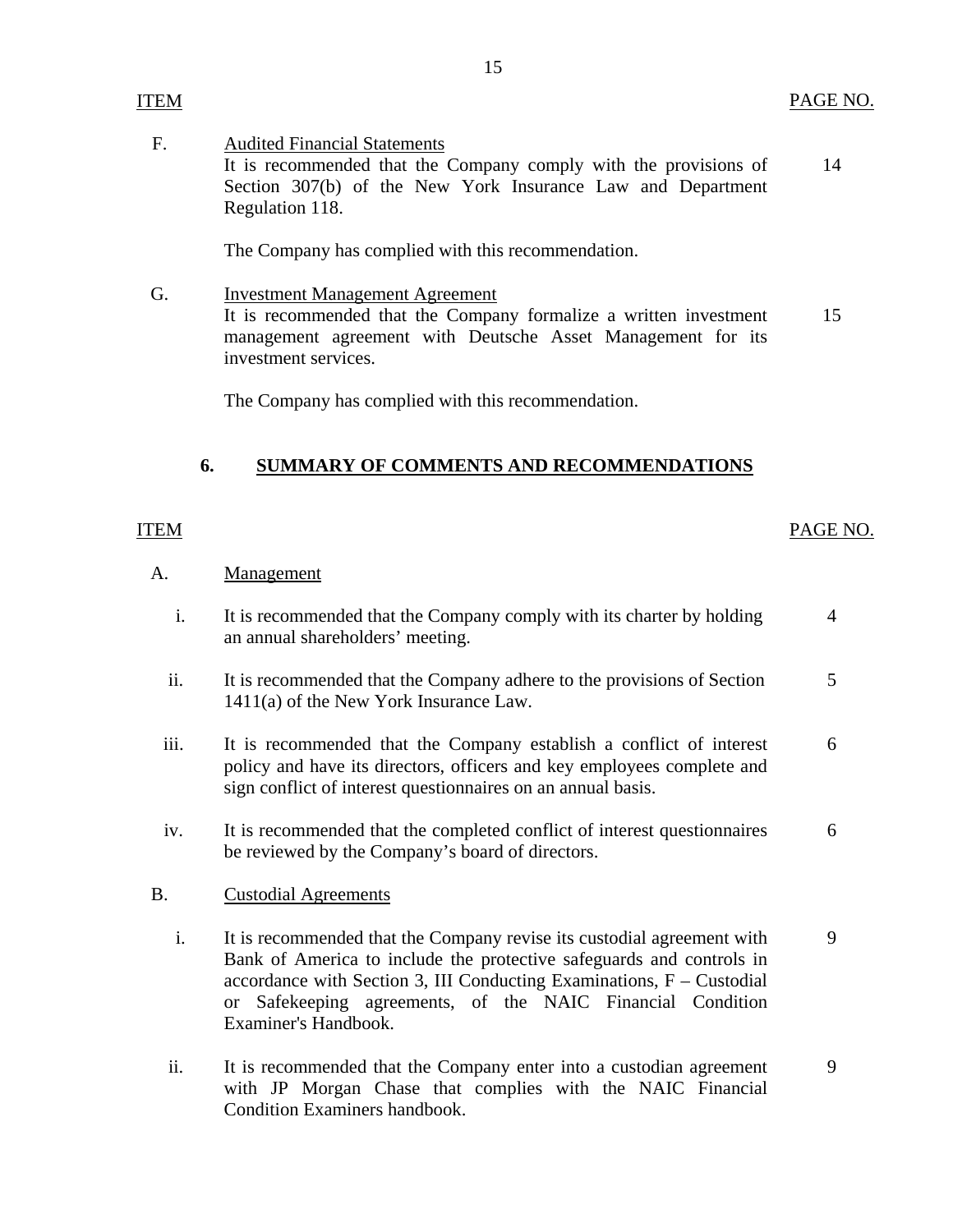Respectfully submitted,

 $\sqrt{s}$ 

 John Conley Senior Insurance Examiner

STATE OF NEW YORK ) )ss: COUNTY OF NEW YORK )

JOHN CONLEY, being duly sworn, deposes and says that the foregoing report, subscribed by him, is true to the best of his knowledge and belief.

 $\frac{1}{s}$ John Conley

Subscribed and sworn to before me

this  $\qquad \qquad$  day of  $\qquad \qquad$  , 2010.